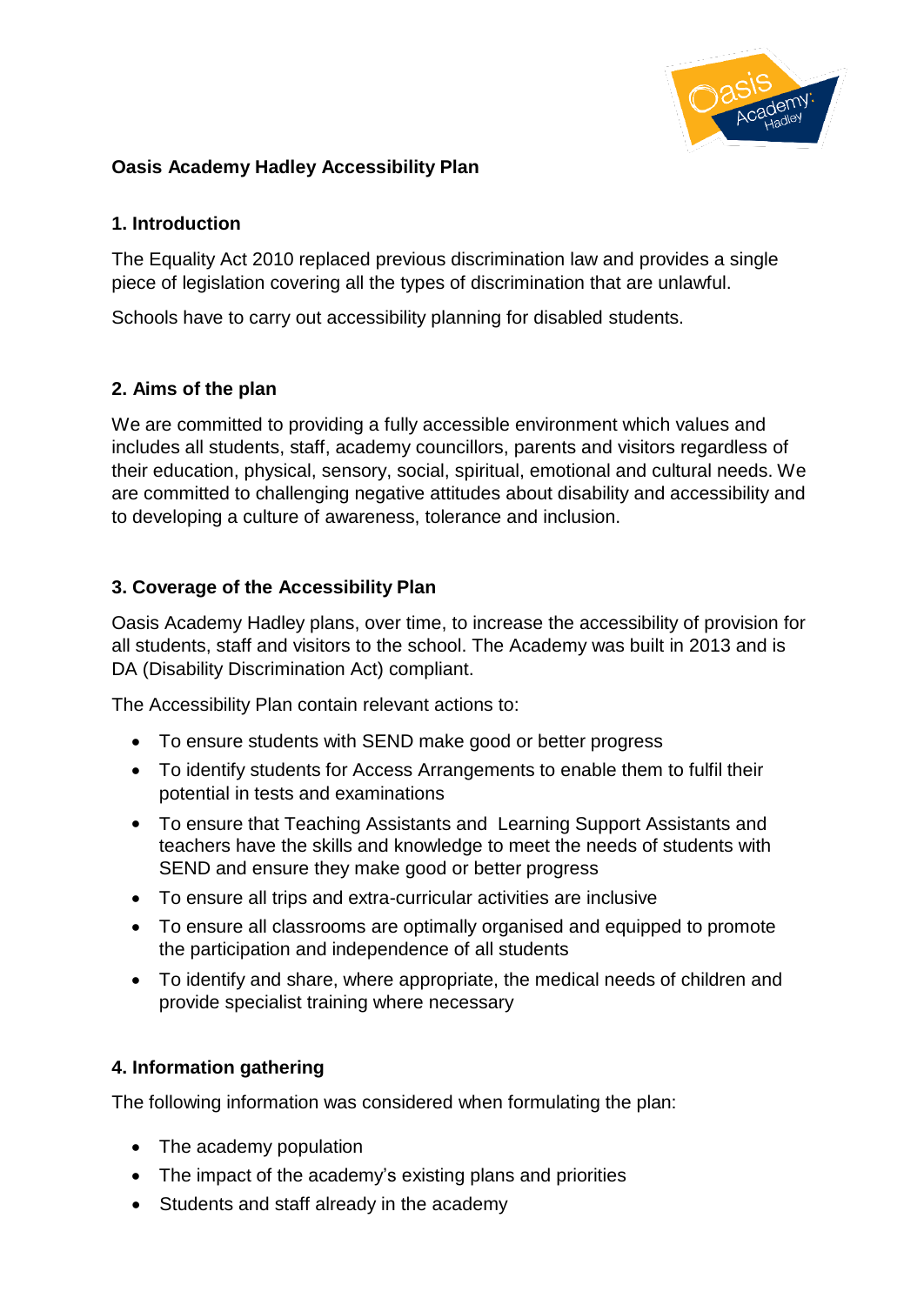- The nature of future intake
- The level of staff awareness of special educational needs and disabilities
- The presence of students with disabilities and their participation in the life of the academy
- The impact on students with disabilities of the way in which the academy is organised, for example, academy policies and practices around the administration of medicines, time-tabling, anti-bullying policy, school trips and teaching and learning
- The physical environment of the academy
- The curriculum
- The ways in which information is currently provided for students with disabilities
- Progress of students with disabilities and their outcomes in external testing including Key Stage 1 and 2 tests, GCSE, A level and BTEC level 3

## **5. Action Plans**

Attached are Action Plans relating to these key aspects of accessibility. These plans will be reviewed and adjusted on an annual basis. New Plans will be drawn up every three years.

We acknowledge that there is a need for ongoing awareness training for staff and academy councillors in the matter of disability discrimination and meeting the needs of students and staff with disabilities.

### **6. Accessibility Plan links to other documentation**

The Accessibility Plan should be read in conjunction with the following policies, strategies and documents:

- Equality Statement
- Special Educational needs and Disabilities (SEND) policy
- Health and Safety Policy
- Behaviour for learning Policy
- Anti-Bullying Policy
- Academy Development Plan

Information about the Accessibility Plan is published on the academy website.

The Plan will be monitored by the Academy Council and OCL through the Strategic Reviews.

Implementation Date: September 2019

Date for review: Summer 2021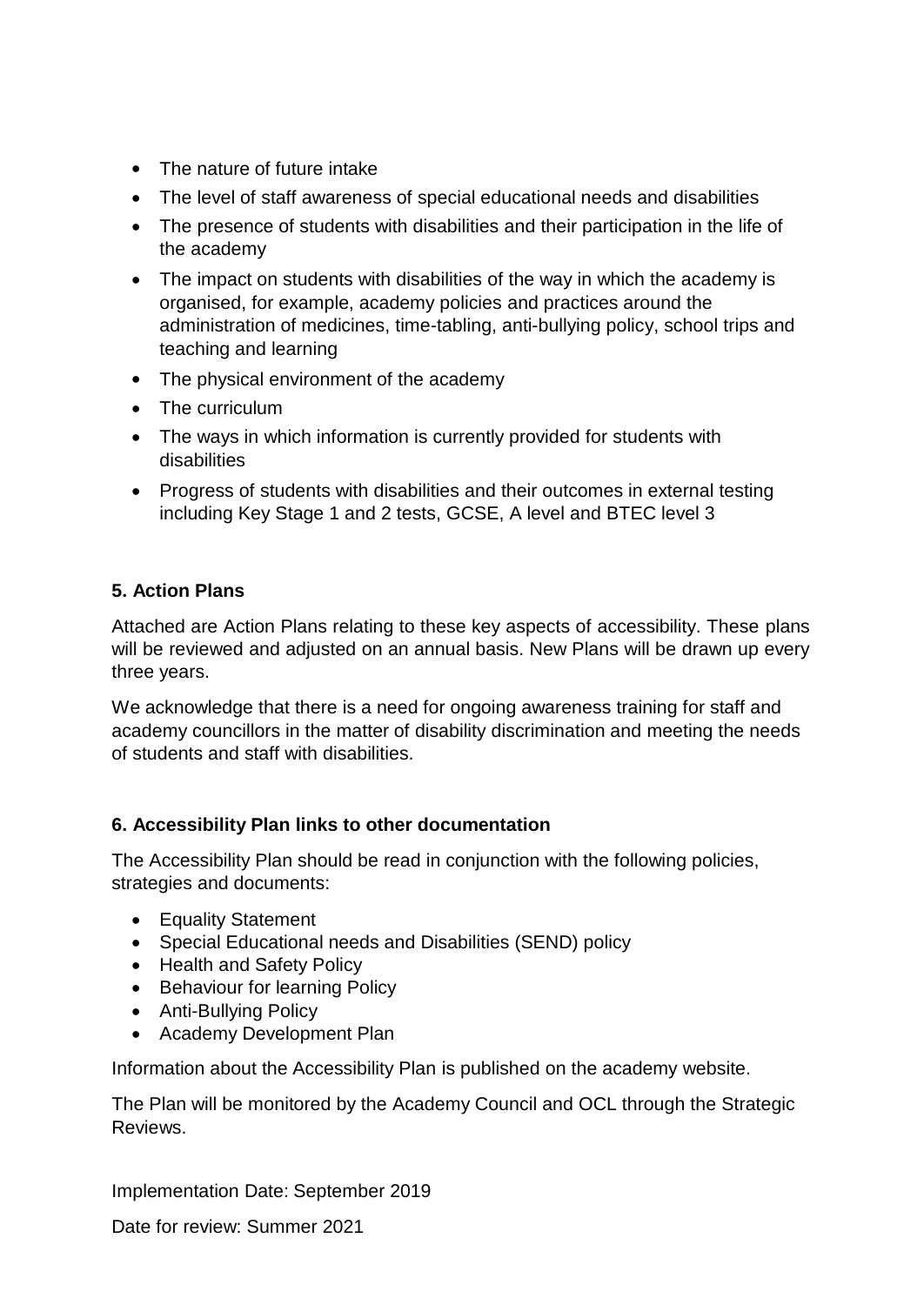# **Improving the Curriculum Access Plan**



| <b>Objective</b>                                                                                                                                                                                               | <b>Actions</b>                                                                                                                                                                                                                                                                                                                                                                                                                                                              | <b>Timeframe</b>                                                                                                                                        |
|----------------------------------------------------------------------------------------------------------------------------------------------------------------------------------------------------------------|-----------------------------------------------------------------------------------------------------------------------------------------------------------------------------------------------------------------------------------------------------------------------------------------------------------------------------------------------------------------------------------------------------------------------------------------------------------------------------|---------------------------------------------------------------------------------------------------------------------------------------------------------|
| To ensure students with SEND make good or<br>better progress                                                                                                                                                   | Early identification of need through effective use baseline<br>data and appropriate assessments<br>Identification and implementation of appropriate<br>$\bullet$<br>personalised intervention timetables<br>Effective use of data and outcome of monitoring to track<br>$\bullet$<br>impact of interventions through the process of assess,<br>track, plan and review<br>$\bullet$                                                                                          | Prior to admission<br>$\bullet$<br>wherever possible<br>Within 3 weeks of<br>admission<br>Half termly in line<br>with academy<br>assessment<br>schedule |
| To identify students for Access Arrangements to<br>enable them to fulfil their potential in tests and<br>examinations                                                                                          | Early identification of need<br>$\bullet$<br>Appropriate assessment completed<br>$\bullet$<br>Students eligible for Access Arrangement are registered<br>with NCA in good time<br>Students identified for access arrangements receive these<br>adaptation whenever tests and exams are taken.<br>Ensure sufficient staff are trained to support children with<br>$\bullet$<br><b>Access Arrangements</b><br>Arrangements are monitored by SENCo and Examinations<br>Officer | Within a half term<br>of needs being<br>identified                                                                                                      |
| To ensure that Teaching Assistants and Learning<br>Support Assistants and teachers have the skills<br>and knowledge to meet the needs of students<br>with SEND and ensure they make good or better<br>progress | Audit the additional needs of students<br>$\bullet$<br>Skills audit for staff<br>$\bullet$<br>Training for identified staff in the identified needs<br>Timetable team around the students meetings<br>$\bullet$                                                                                                                                                                                                                                                             | Prior to admission<br>$\bullet$<br>wherever possible<br>Start of each year<br>As needed<br>Half termly                                                  |